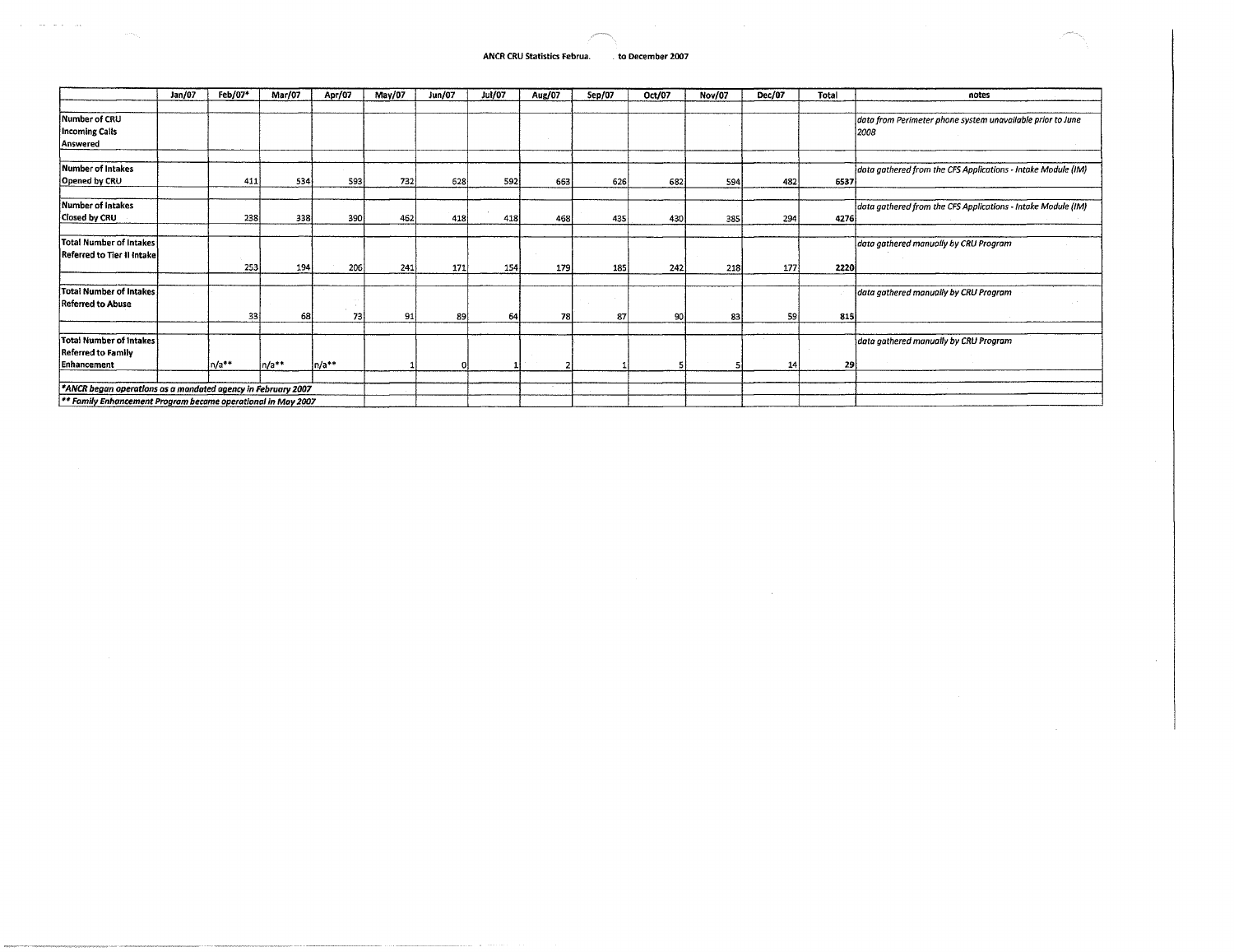# **ANCR CRU Statistics Januar, j to December 2008**

|                                | Jan/08 | Feb/08 | Mar/08 | Apr/08 | May/08     | <b>Jun/08</b> | <b>Jul/08</b> | Aug/08 | Sep/08 | Oct/08 | <b>Nov/08</b> | Dec/08 | <b>Total</b> | notes                                                |
|--------------------------------|--------|--------|--------|--------|------------|---------------|---------------|--------|--------|--------|---------------|--------|--------------|------------------------------------------------------|
|                                |        |        |        |        |            |               |               |        |        |        |               |        |              |                                                      |
| Number of CRU                  |        |        |        |        |            |               |               |        |        |        |               |        |              | data from Perimeter phone system unavailable prior   |
| Incoming Calis                 |        |        |        |        |            |               |               |        |        |        |               |        |              | to June 2008. Data represents calls in "the queue" - |
| Answered                       |        |        |        |        |            |               |               |        |        |        |               |        |              | does not include messages taken at reception, faxes, |
|                                |        |        |        |        |            |               |               |        |        |        |               |        |              | email or walk-in sources of referral.                |
|                                |        |        |        |        |            | 633           | 652           | 548    | 581    | 647    | 462           | 485    | 4008         |                                                      |
|                                |        |        |        |        |            |               |               |        |        |        |               |        |              |                                                      |
| <b>Number of Intakes</b>       |        |        |        |        |            |               |               |        |        |        |               |        |              | data gathered from the CFS Applications - Intake     |
| Opened by CRU                  | 693    | 637    | 638    | 656    | 725        | 586           | 590           | 638    | 670    | 708    | 560           | 524    |              | 5657 Module (IM)                                     |
|                                |        |        |        |        |            |               |               |        |        |        |               |        |              |                                                      |
| <b>Number of Intakes</b>       |        |        |        |        |            |               |               |        |        |        |               |        |              | data gathered from the CFS Applications - Intake     |
| <b>Closed by CRU</b>           | 472    | 402    | 431    | 410    | 466        | 379           | 418           | 427    | 452    | 453    | 374           | 331    |              | 5015 Module (IM)                                     |
|                                |        |        |        |        |            |               |               |        |        |        |               |        |              |                                                      |
| <b>Total Number of Intakes</b> |        |        |        |        |            |               |               |        |        |        |               |        |              | dota gathered manually by CRU Program                |
| Referred to Tier II            |        |        |        |        |            |               |               |        |        |        |               |        |              |                                                      |
| lintake                        | 204    | 198    | 204    | 243    | <b>270</b> | 236           | 179           | 205    | 236    | 214    | 186           | 199    | 2574         |                                                      |
|                                |        |        |        |        |            |               |               |        |        |        |               |        |              |                                                      |
| Total Number of Intakes        |        |        |        |        |            |               |               |        |        |        |               |        |              | data gathered manually by CRU Program                |
| <b>Referred to Abuse</b>       |        |        |        |        |            |               |               |        |        |        |               |        |              |                                                      |
|                                | 66     | 64     | 85     | 84     | 79 I       | 85            | 66            | 74 I   | 87     | 112    | 79            | 81     | 962          |                                                      |
|                                |        |        |        |        |            |               |               |        |        |        |               |        |              |                                                      |
| <b>Total Number of Intakes</b> |        |        |        |        |            |               |               |        |        |        |               |        |              | data gathered manually by CRU Program                |
| Referred to Family             |        |        |        |        |            |               |               |        |        |        |               |        |              |                                                      |
| Enhancement                    | 11     | 16     |        |        |            |               |               |        | 11     | 21     | 14            | 28     | 129          |                                                      |

 $\sim$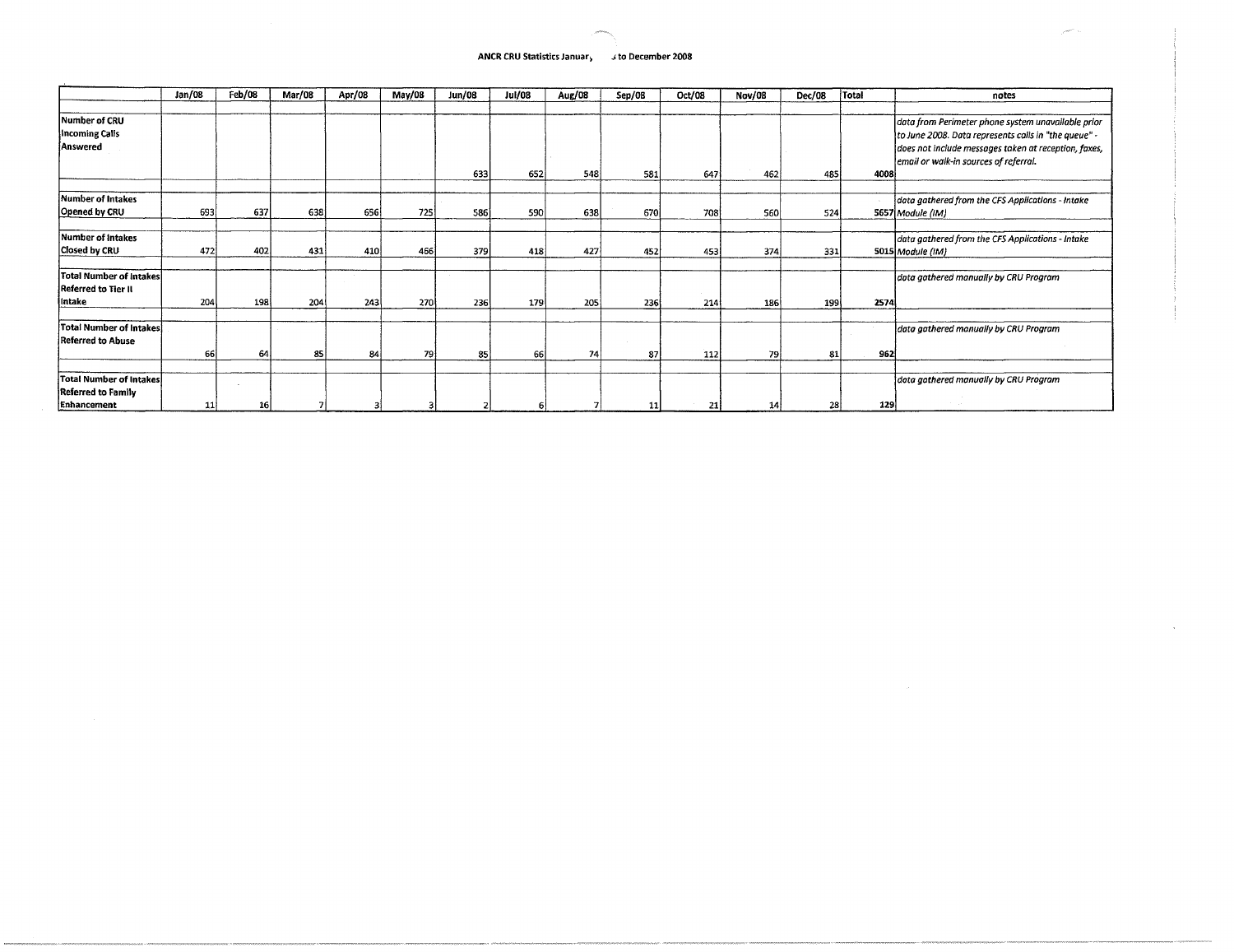# **ANCR CRU Statistics January j to December 2009**

 $\mathcal{L}_{\mu\nu}$  and the  $\mathcal{L}_{\mu}$ 

 $\sim$   $\sim$ 

|                                | Jan/09 | Feb/09          | Mar/09 | Apr/09 | May/09 | <b>Jun/09</b> | Jul/09 | Aug/09 | Sep/09 | Oct/09 | Nov/09 | Dec/09 | Total      | notes                                                   |
|--------------------------------|--------|-----------------|--------|--------|--------|---------------|--------|--------|--------|--------|--------|--------|------------|---------------------------------------------------------|
|                                |        |                 |        |        |        |               |        |        |        |        |        |        |            |                                                         |
| Number of CRU                  |        |                 |        |        |        |               |        |        |        |        |        |        |            | data gathered from Perimeter phone system (the queue).  |
| Incoming Calls                 |        |                 |        |        |        |               |        |        |        |        |        |        |            | Does not include messages taken at reception, faxes,    |
| Answered                       | 497    | 371             | 401    | 517    | 422    | 492           | 519    | 493    | 624    | 555    | 565    | 431    |            | 5887 email or walk-in sources of referral.              |
|                                |        |                 |        |        |        |               |        |        |        |        |        |        |            |                                                         |
| Number of Intakes              |        |                 |        |        |        |               |        |        |        |        |        |        |            | data gathered from the CFS Applications - Intake Module |
| Opened by CRU                  | 637    | 546             | 600    | 578    | 573    | 678           | 555    | 506    | 656    | 588    | 492    | 404    | 6813 ((IM) |                                                         |
| Number of Intakes              |        |                 |        |        |        |               |        |        |        |        |        |        |            | data gathered from the CFS Applications - Intake Module |
| <b>Closed by CRU</b>           | 416    | 336l            | 359    | 337    | 350    | 314           | 374    | 348    | 465    | 350    | 301    | 229    | 4179 (IM)  |                                                         |
|                                |        |                 |        |        |        |               |        |        |        |        |        |        |            |                                                         |
| <b>Total Number of Intakes</b> |        |                 |        |        |        |               |        |        |        |        |        |        |            | data gathered manually by CRU Program                   |
| Referred to Tier II Intake     |        |                 |        |        |        |               |        |        |        |        |        |        |            |                                                         |
|                                | 179    | 209             | 217    | 259    | 208    | 238           | 202    | 154    | 240    | 209    | 175    | 185    | 2475       |                                                         |
| <b>Total Number of Intakes</b> |        |                 |        |        |        |               |        |        |        |        |        |        |            | data gathered manually by CRU Program                   |
| <b>Referred to Abuse</b>       |        |                 |        |        |        |               |        |        |        |        |        |        |            |                                                         |
|                                | 86     | <b>100</b>      | 120    | 86     | 89     | 102           | 95     | 84     | 111    | 112    | 71     | 951    | 1151       |                                                         |
|                                |        |                 |        |        |        |               |        |        |        |        |        |        |            |                                                         |
| Total Number of Intakes        |        |                 |        |        |        |               |        |        |        |        |        |        |            | data gathered manually by CRU Program                   |
| <b>Referred to Family</b>      |        |                 |        |        |        |               |        |        |        |        |        |        |            |                                                         |
| Enhancement                    |        | 11 <sub>1</sub> | 19     | 39     | 28     | 58            |        | 54     | 28     |        | 33     | 30     | 366        |                                                         |

 $\sim 10^{-1}$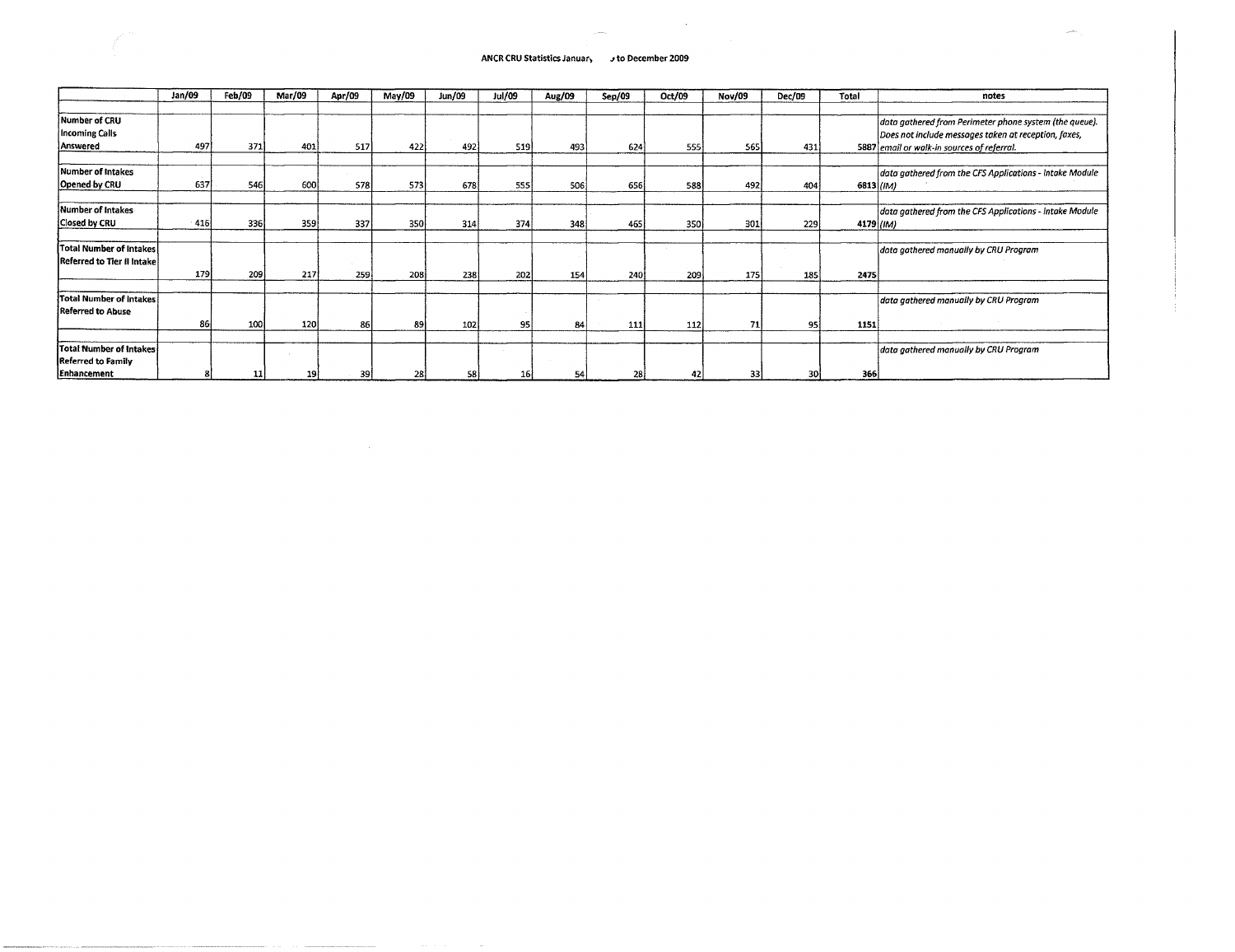#### **ANCR CRU Statistics Januar, development 2010**

 $\mathbb{Z}^2$ 

|                                | Jan/10 | Feb/10 | Mar/10 | Apr/10 | May/10 | Jun/10 | Jul/10 | Aug/10 | Sep/10 | Oct/10 | Nov/10 | Dec/10 | Total | notes                                                   |
|--------------------------------|--------|--------|--------|--------|--------|--------|--------|--------|--------|--------|--------|--------|-------|---------------------------------------------------------|
|                                |        |        |        |        |        |        |        |        |        |        |        |        |       |                                                         |
| <b>Number of CRU</b>           |        |        |        |        |        |        |        |        |        |        |        |        |       | data gathered from Perimeter phone system (the queue).  |
| <b>Incoming Calls</b>          |        |        |        |        |        |        |        |        |        |        |        |        |       | Does not include messages taken at reception, faxes,    |
| Answered                       | 546    | 405    | 426    | 560    | 659    | 655    | 459    | 576    | 622    | 578    | 482    | 491    |       | 6459 email or walk-in sources of referral.              |
|                                |        |        |        |        |        |        |        |        |        |        |        |        |       |                                                         |
| Number of Intakes              |        |        |        |        |        |        |        |        |        |        |        |        |       | data gathered from the CFS Applications - Intake Module |
| Opened by CRU                  | 510    | 463    | 573    | 567    | 680    | 727    | 498    | 604    | 732    | 735    | 725    | 703    |       | 7517 (IM)                                               |
|                                |        |        |        |        |        |        |        |        |        |        |        |        |       |                                                         |
| Number of Intakes              |        |        |        |        |        |        |        |        |        |        |        |        |       | data gathered from the CFS Applications - Intake Module |
| Closed by CRU                  | 286    | 244    | 262    | 328    | 403    | 459    | 325    | 414    | 485    | 472    | 422    | 448    |       | 4548 <i>(IM)</i>                                        |
|                                |        |        |        |        |        |        |        |        |        |        |        |        |       |                                                         |
| Total Number of Intakes        |        |        |        |        |        |        |        |        |        |        |        |        |       | data gathered manually by CRU Program                   |
| Referred to Tier II            |        |        |        |        |        |        |        |        |        |        |        |        |       |                                                         |
| intake                         | 184    | 168    | 263    | 177    | 249    | 255    | 145    | 189    | 166    | 206    | 319    | 230    | 2551  |                                                         |
|                                |        |        |        |        |        |        |        |        |        |        |        |        |       |                                                         |
| <b>Total Number of Intakes</b> |        |        |        |        |        |        |        |        |        |        |        |        |       | data gathered manually by CRU Program                   |
| <b>Referred to Abuse</b>       |        |        |        |        |        |        |        |        |        |        |        |        |       |                                                         |
|                                | 98     | 91     | 177    | 127    | 129    | 127    | 63     | 79 i   | 114    | 135    | 114    | 82     | 1336  |                                                         |
|                                |        |        |        |        |        |        |        |        |        |        |        |        |       |                                                         |
| Total Number of Intakes        |        |        |        |        |        |        |        |        |        |        |        |        |       | data gathered manually by CRU Program                   |
| <b>Referred to Family</b>      |        |        |        |        |        |        |        |        |        |        |        |        |       |                                                         |
| Enhancement                    | 38     | 37     | 39     | 34     | 33     | 35     | 32     |        | 4.     |        | 52     | 42     | 479   |                                                         |